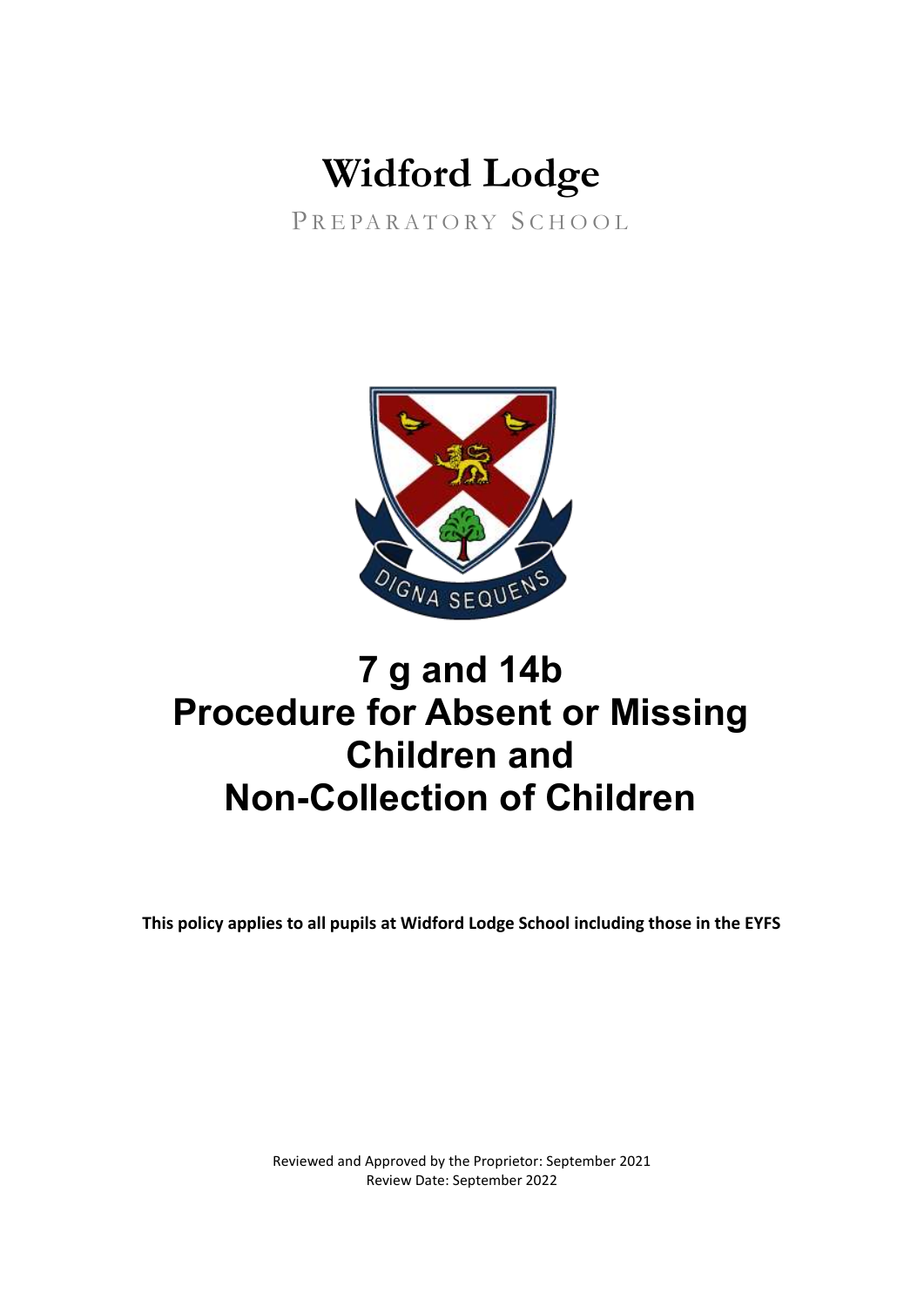# 1. Overview

Widford Lodge Preparatory School aims at all times to keep children safe and secure whether on school premises or in our charge off site and takes all reasonable precautions to ensure the safety of the children.

The children are supervised at all times, whether in the playground before school starts, during break time, meal times, PE and Games lessons, off-site activities or after-school clubs. At the end of the school day or after school activities, the children are only allowed to leave the school premises if their parent or an adult approved by their parents has come to collect them.

Children are only allowed to leave the school premises alone if written permission has been given by a parent. If no approved adult is there at normal pick up time, the child will be supervised until they are collected.

When a child is collected from school during the school day whether due to illness or a prearranged appointment, they must always be collected from the office so that an entry can be made in the register to record the fact that they are no longer on the premises. Children are not allowed to leave the school premises on their own during the course of the school day.

It is the responsibility of the member of staff on duty whether teaching or supervising breaks to ensure that the children remain safe. Any visitors to the school are recorded arriving and leaving. Parents who come to school during the school day or after the school day has ended, have to do so through the front of the school or through the gate operated by a member of staff.

# 2. Pupil Absences

As part of the school's commitment to safeguarding the welfare of our pupils, we recognise the importance of acting early to address patterns of absence as well as following up unexplained pupil absences. We always aim to ensure that we have a minimum of two emergency contact numbers for each pupil and actively seek this when children join the school and when parents confirm their contact details annually. This part of the policy should be read in conjunction with our Attendance Policy. The following procedure would be followed if a pupil is not at school by 9.15am, until a satisfactory explanation is obtained:

- **09.00-09.15** Office check attendance register on SIMS
	- Check all year groups for non-attendance. Where the attendance is unexplained/not marked in the register, this must be followed up immediately by checking the absence information / checking sports fixture and activity/visit lists, checking with the form teacher /Learning Support Assistant; checking for any absence request missing information.
- Where an absence is explained, office staff will enter the reason code into the register, and update the register.
- Where the absence remains unexplained, the office staff will call the parents of the pupil.
- Where no response has been received from the parents or the pupil is inexplicably missing by **09.30**, office staff will raise a concern with the Form Teacher and a member of the SLT and will proceed to call other named contacts on the pupil's SIMS record.
- At **09.45** if no response has been received, office staff will liaise with the Headteacher before calling the police and possibly Social Care.

# 3. Missing Child Procedure

- 3.1. If it is believed that a child has gone missing from the school premises:
	- All children will be taken to a point of safety for a register to be taken to establish which child is missing and to inform all staff that a child is missing.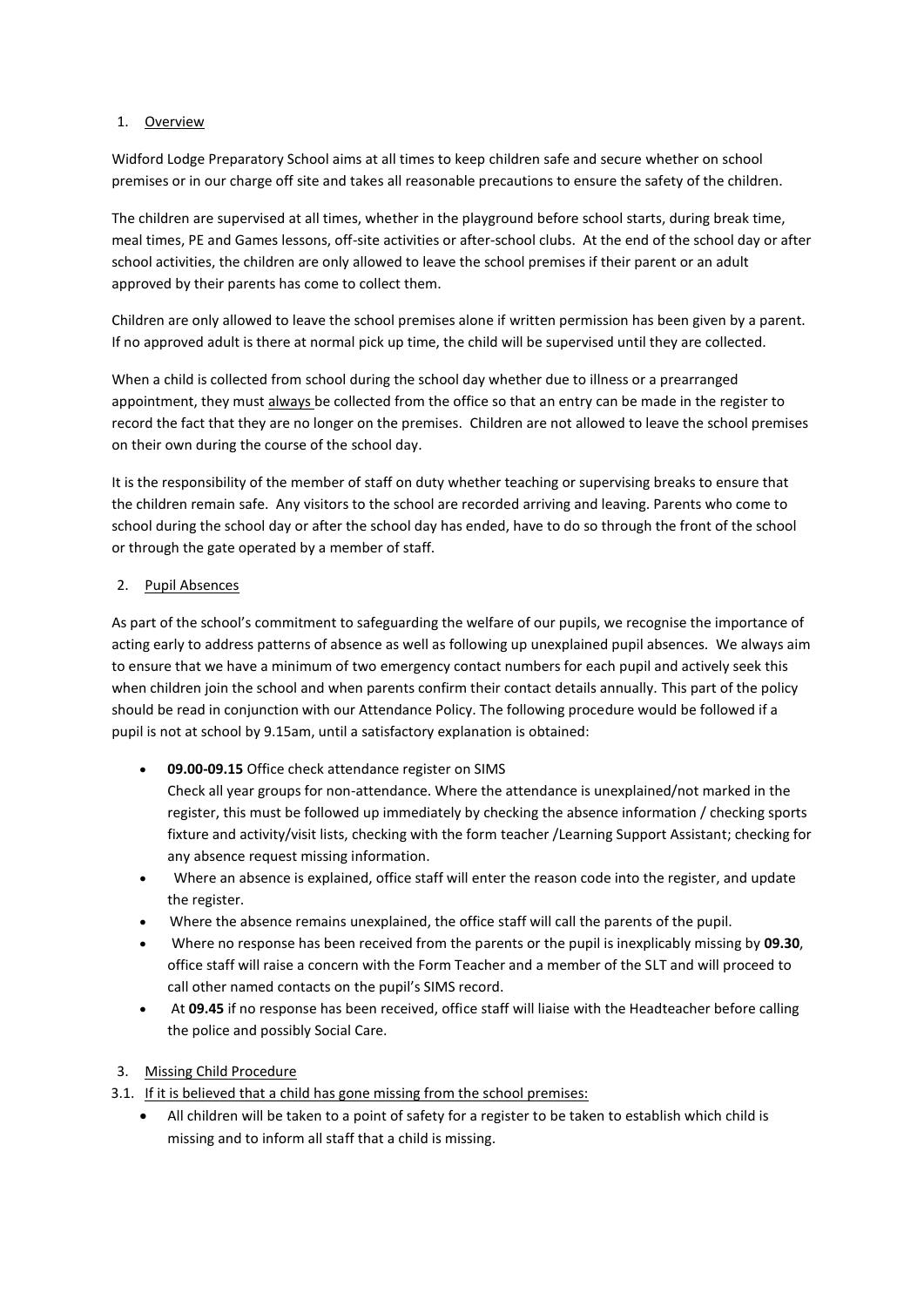- A check will be made with the school office to establish whether the child has another commitment e.g. music lesson, school trip or an appointment outside of school and inform a member of the Senior Leadership Team (SLT) and the Headteacher of the situation.
- All available staff will search the grounds and rooms to ensure the child has not hidden or been locked in anywhere within the school. This should take no longer than 10 minutes.
- The school office will contact the police.
- The Headteacher or a member of the SLT will contact the parent to inform them of the action being taken (unless there are reasons connected with the child's welfare which indicate that this should not be done).
- This phone call will occur no less than 10 minutes after the child's absence was first noted.
- A written record of the incident and any action taken should be made as soon after the incident as practicable. Once resolved, the paperwork will be filed on the incident file and the pupil file.
- Once the emergency has been resolved, an internal investigation will take place and be documented.
- Measures will be put in place to mitigate a recurrence.

#### 3.2. In the event that a child goes missing when on a school trip, the following procedures will be followed:

It is the responsibility of the staff running the trip to ensure that a regular register is taken or head count is made, this will depend on the nature of the trip, the mode of transport used and the location of the trip. The off-site location of all EYFS children is known by the parent at all times and supervision meets and exceeds regulatory teacher:pupil ratios with parent helpers also invited to support off-site trips.

Staff must always take a mobile phone as well as a first aid kit. The amount of equipment will vary and be consistent with the venue and the number of children as well as the length of time they will be out. It may be necessary, for example, to take a supply of water and snacks.

If a child goes missing from an outing where parents are not in attendance and responsible for their own child, this procedure is followed:

- As soon as it is noticed that a child is missing, staff on the outing ask children to stand with their designated person and carry out a headcount to ensure that no other child has gone astray.
- One member of staff searches the immediate vicinity but does not search beyond that.
- The person in charge is informed, if he/she is not on the outing in the immediate vicinity and makes his/her way to the venue to aid the search and be the point of contact for the police as well as support staff.
- The Headteacher is informed and the incident procedure is instigated.
- In an indoor venue, the staff contact the venue's security who will handle the search and contact the police if the child is not found.
- The Headteacher contacts the child's parent who makes his/her way to the school or outing venue as agreed with the Headteacher.
- The staff contact the police using the mobile phone and report the child missing.
- Staff take the remaining children back to school.
- 4. The investigation
	- The Headteacher carries out a full investigation taking written statements from all staff present at the time, or who were on the outing.
	- The key person/staff member from the trip writes an incident report detailing the event:
		- Which staff/children were in the group or outing;
		- When the child was last seen in the group/outing;
		- What has taken place in the group/outing since then; and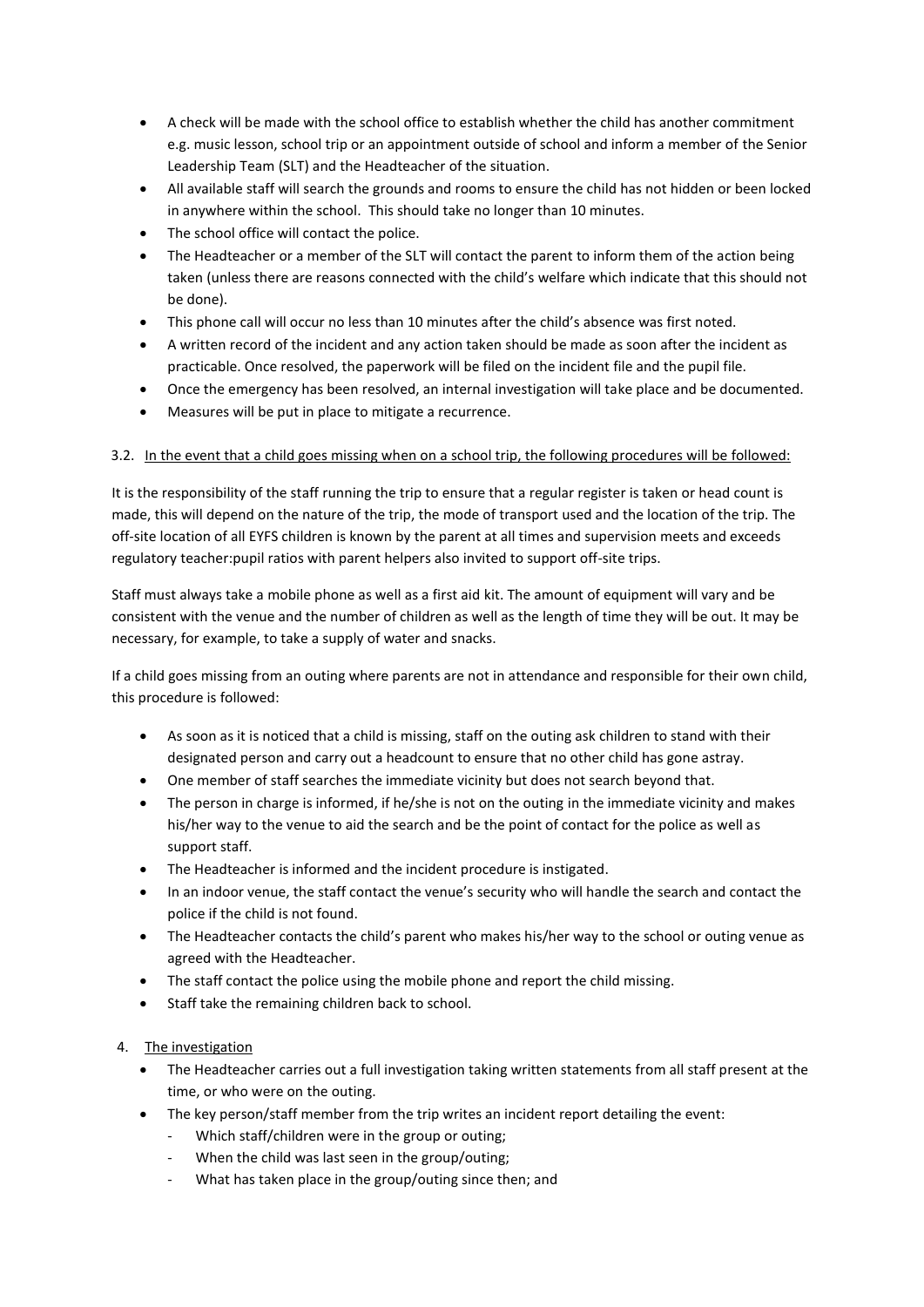- The time it is estimated that the child went missing.
- A conclusion is drawn as to how the breach of security happened.
- If the incident warrants a police investigation all staff will co-operate fully.
- In this case, the police will handle all aspects of the investigation, including interviewing staff. Social Services may be involved if it seems likely that there is a child protection issue to address.
- The issue is reported under RIDDOR and is recorded in the RIDDOR book; the local authority health and safety officer may want to investigate and will decide if there is a case for prosecution.

#### 5. Uncollected Children Policy

Widford Lodge School is committed to safeguarding the welfare of its pupils; our policies and practices encompass the needs of all our children from Pre-School to Form 6 across all aspects of school life including out of school provision. It is the duty of all members of staff, both teaching and non-teaching, to play an active role in ensuring that each child's needs are met. Widford Lodge School has the highest regard for the safety of the children in our care – from the moment they arrive to the moment that they leave.

- At the end of the school day the children in the Pre-School up to Form 2 are handed over to their parent or nominated responsible adult. Forms 3 – 6 are met by their parents or nominated responsible adult in the playground. There is always a member of staff in the playground. If a child is not collected at the expected time they will be taken to Late Stay where they will be supervised by a member of staff.
- The office will try to make contact with the parent, carer or designated adult and use any other emergency contact details available in order to try to find out why the child hasn't been collected and how long it is likely to be before they are collected.
- If the child has still not been collected by 5.30 pm and there has been no contact from the parent, carer or responsible adult it may be necessary to contact the local Social Services Department for advice.
- In the event of Social Services being called and responsibility for the child being passed to a child protection agency, the Headteacher will attempt to contact the parent, carer or designated adult once more and will leave a message if necessary. Furthermore, a note will be left on the front door of the school informing the parent, carer or designated adult of what has happened. The note will reassure them of their child's safety and instruct them to contact the local Social Services department.
- The child will remain in the care of the school until they are collected by the parent, carer or designated adult, or alternatively placed in the care of Social Services.
- Incidents of late collection will be recorded by the Headteacher and discussed with parents/carers at the earliest opportunity.

Please note that this has never happened at Widford Lodge Preparatory School and parents being late is usually due to unexpected circumstances.

This policy is reviewed annually and in the event of an incident involving a child going missing or not being collected.

# **6. Specific EYFS Security Measures**

# 6.1. Security Measures:

- Risk assessments (please see risk assessment file)
- **•** General security
- Register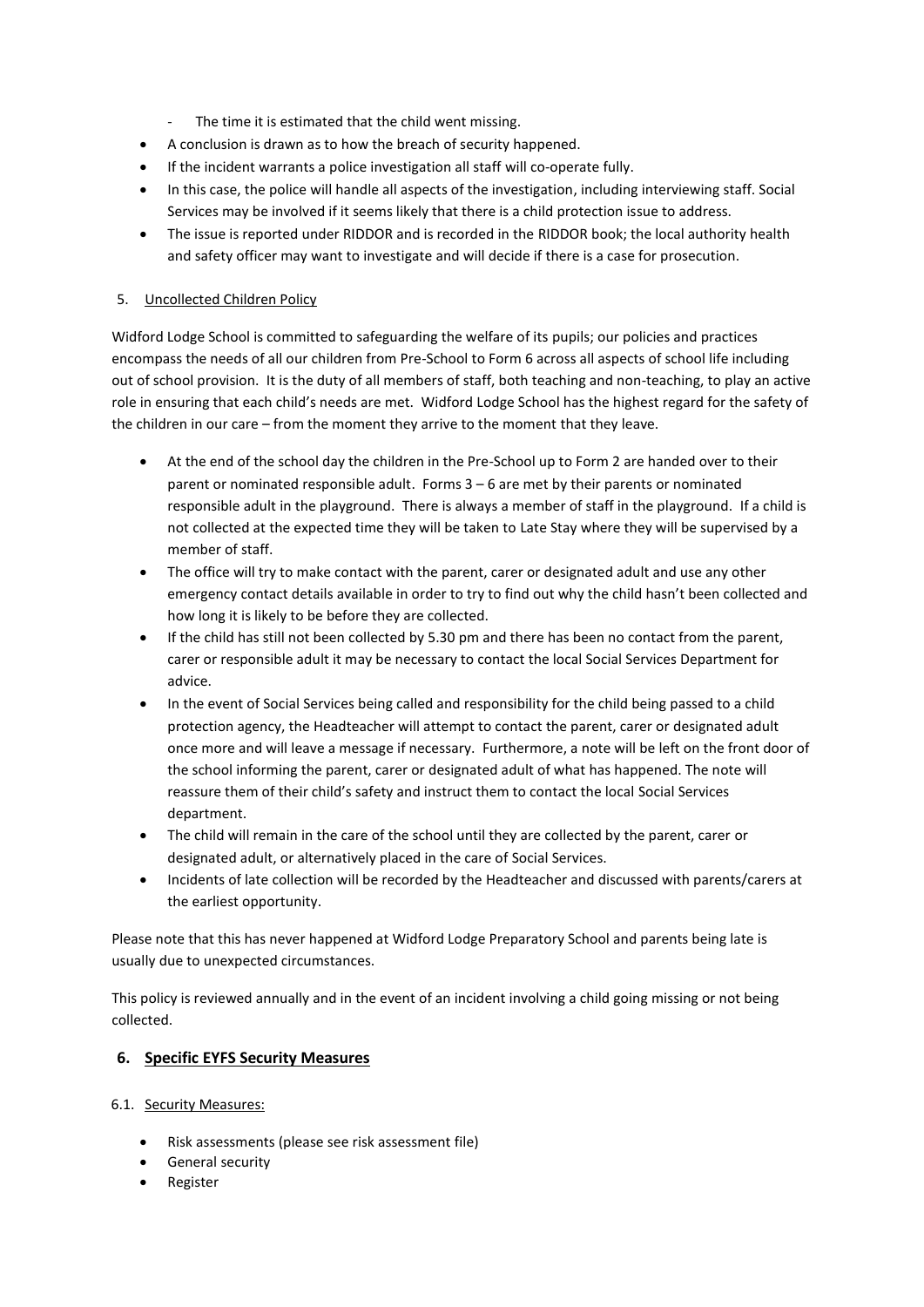- Time in and out sheet
- Procedure for absent, uncollected and lost children.
- Pre-School have a password system.
- Reception written permission/authorisation list
- Permission to take photographs.
- Special security measures ie matrimonial / parental differences
- Staff

#### 6.2. General Security:

- The main school front door and side gate leading to the playground are kept locked during the school day and the gate is only opened at drop-off and pick-up times, when a member of staff supervises it. Parents needing to obtain access out of these hours will need to ring the appropriate buzzer located outside the main front door. A member of office staff/preschool staff will then answer the entry phone and if the person is known to the staff or gives the relevant password they are given entry to the main school lobby. They will then need to walk up to the relevant room and ring the bell/knock on the door. The Pre-School door is kept locked at all times, unless there is a fire/fire drill, when the door will be left closed but UNLOCKED.
- All Pre-School staff have a key to the Pre-School.
- The Pre-School has a back door leading out from the playroom onto a balcony from where a gate leads to our fire escape staircase into the playground. This exit is covered with a sliding panel preventing the children from leaving the playroom but easily removable in case of fire.
- The Reception is surrounded by a fenced off secured play area with a 1m 30cm high fence.
- The Reception gate is kept closed and parents/staff/children are reminded to close the gate after themselves.

#### 6.3. Register

All EYFS children are signed in on arrival.

If someone other than a parent is collecting a Pre-school child the password system is used (see below).

Reception children arriving before 8.30am are taken to Early Birds in the Pre School by the person who has brought them in. They are signed in and they will also be asked who will be collecting them and at what time, and if they will be going to Late Stay. Reception children will not join clubs until the summer term.

#### 6.4. Time in and out sheet

The Pre-school key workers may take their children on an activity (within the school grounds). A 'Time In and Out' sheet will be completed by the member of staff and attached to the staff diary. This states who is going, where and at what time.

#### 6.5. Procedure for children who are absent, not collected or lost

#### **Absent children**

Parents are asked to inform the school if their child is absent for any reason. Any known absences such as holidays are then marked in the Pre-School diary or in the school register for Reception. For Reception children, the absence procedure detailed above in the main body of this policy would be followed.

- If we have not heard from the parent of an absent Pre School child/ren by 10.00am on the first day of their absence, we would telephone the parent at home to see where/how the child is and find out the reason for their absence.
- If the parent is unavailable we would leave a message asking them to contact the school.